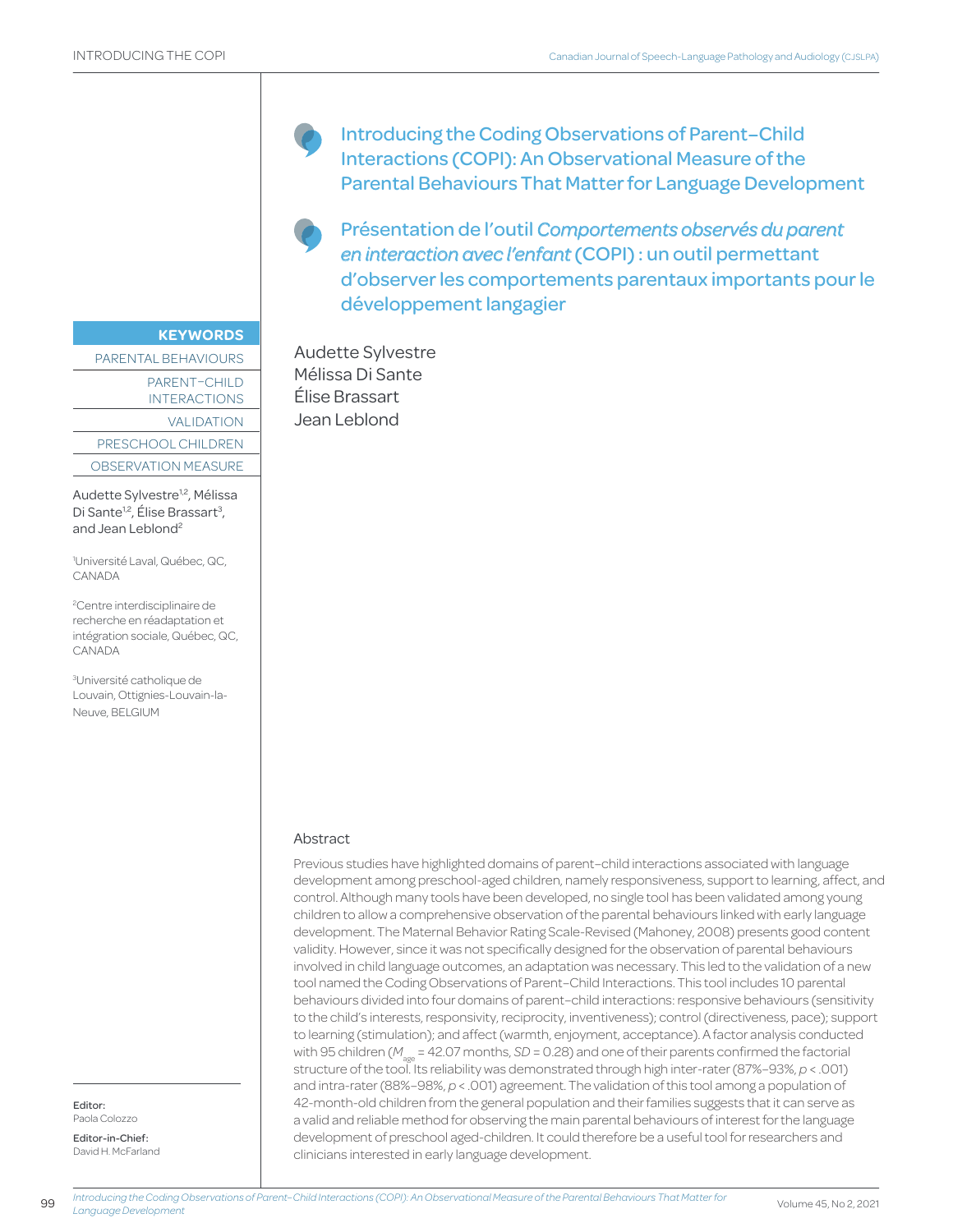#### Abrégé

Des études antérieures ont mis en évidence les domaines de l'interaction parent-enfant associés au développement langagier des enfants d'âge préscolaire, soit la réponse à l'enfant, le soutien aux apprentissages, l'affect et le contrôle. Quoique de nombreux outils aient été développés, aucun outil permettant d'observer de façon exhaustive les comportements parentaux associés au développement langagier précoce n'a été validé auprès de jeunes enfants. L'outil *Maternal Behavior Rating Scale-Revised* (Mahoney, 2008) présente une bonne validité de contenu. Toutefois, cet outil n'a pas été conçu pour observer spécifiquement les comportements parentaux importants pour le développement langagier; une adaptation était donc nécessaire. Cela a mené à la validation d'un nouvel outil intitulé *Comportements observés du parent en interaction avec l'enfant*. Cet outil permet l'observation de 10 comportements parentaux répartis dans quatre domaines de l'interaction parent-enfant : la réponse à l'enfant (sensibilité aux intérêts de l'enfant, adéquation des réponses, réciprocité, créativité), le contrôle (directivité, rythme), le soutien aux apprentissages (stimulation) et l'affect (chaleur, plaisir et acception). Une analyse factorielle a été réalisée avec les données recueillies auprès de 95 enfants (*Mâge* = 42,07 mois, *É-T* = 0,28) et de l'un de leurs parents, ce qui nous a permis de confirmer la structure factorielle de l'outil. La fiabilité de cet outil a été montrée grâce aux fidélités interjuges (87%–93%, *p* < 0,001) et intrajuges (88%–98%, *p* < 0,001) élevées obtenues. La validation de cet outil, qui a été réalisée avec un échantillon d'enfants âgés de 42 mois issus de la population générale et leur famille, suggère qu'il s'agit d'une méthode valide et fiable pour observer les principaux comportements parentaux associés au développement langagier des enfants d'âge préscolaire. Ainsi, cet outil pourrait s'avérer utile pour les chercheurs et cliniciens s'intéressant au développement langagier précoce.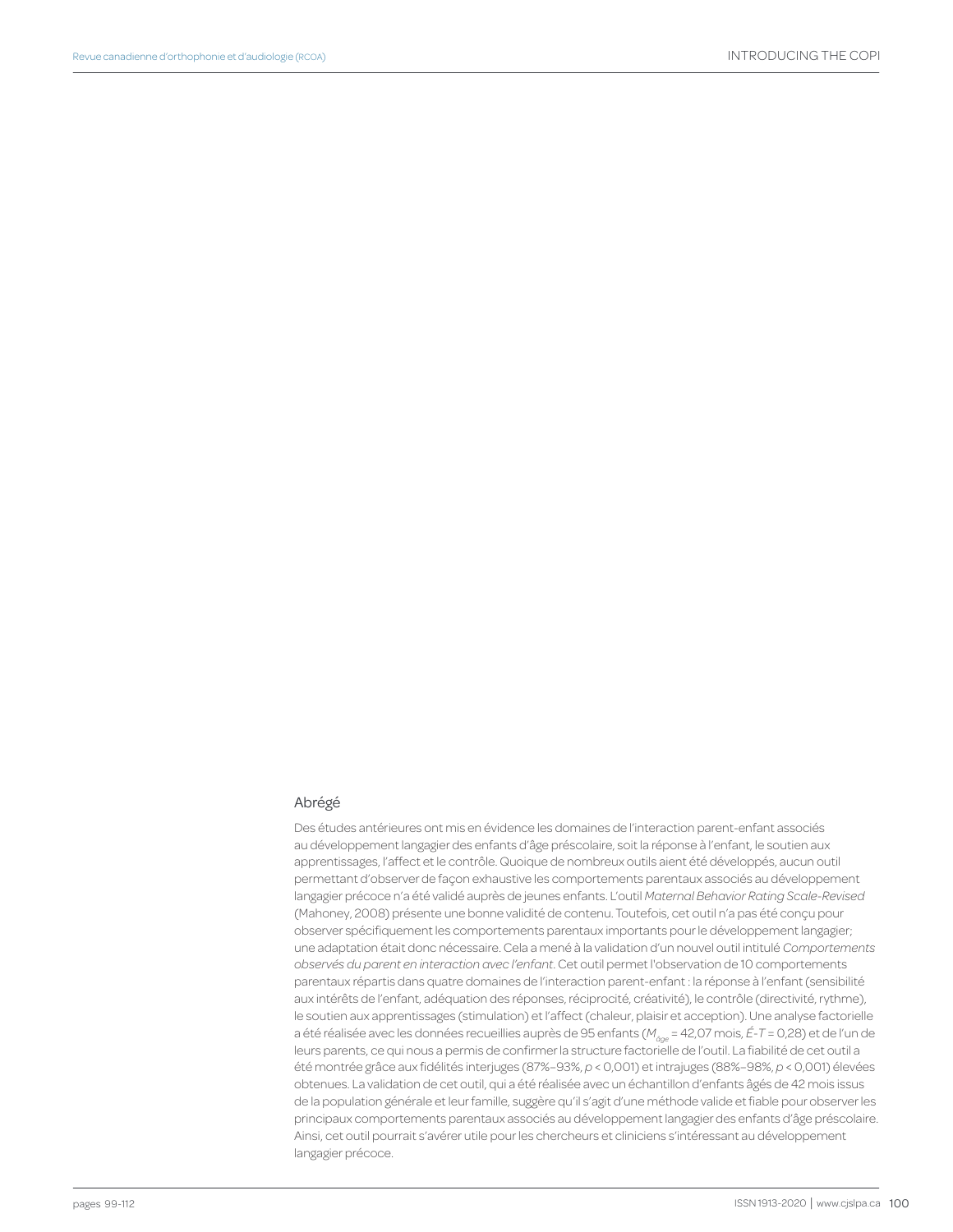A wide range of studies have highlighted the important role of parent–child interactions on child language development. Specifically, current literature points to four main domains of parent–child interactions which are involved in the language development of preschool-aged children, namely response to the child (responsiveness), support to learning, affect, and control (e.g., Guttentag et al., 2014; Levickis et al., 2014; Roberts & Kaiser, 2011). Interventions aimed at developing the language of young children—whether in prevention programs or programs targeting children with language difficulties—encourage parents to adopt behaviours related to these domains (DeVeney et al., 2017; Kaiser & Roberts, 2013; Trivette & Dunst, 2014).

To help parents adopt specific behaviours, prior observation of parent–child interactions with appropriate methods must be conducted. However, to this day, clinicians and researchers in the field of child language development do not have access to any tools designed to observe the parental behaviours which contribute significantly to early language development. This kind of observational tool would be useful in clinical contexts because it could help plan interventions geared towards tailoring parental behaviours to the child's specific developmental needs. A reliable and systematic observation of parental behaviours has the potential to lead to the identification of families who may be good candidates for interventions aimed at fostering the language development of their child, and to more targeted interventions. By including specific definitions and measures of all the parental behaviours involved in language development, such a tool would also support research in speech-language pathology. In light of these considerations, the goal of this article is to present a new observational measure of the parental behaviours associated with early language development, adapted from the Maternal Behavior Rating Scale-Revised (MBRS-R; Mahoney, 2008). This work was approved by the main author (G. Mahoney, personal communication, May 26, 2016).

### Domains of Parent-Child Interactions Associated with Language Development

*Responsiveness* can be described as parenting that is prompt, contingent on the child's current focus of attention, and appropriate to the child's needs (Tamis-LeMonda et al., 2001). Responsiveness refers to a wide range of parental abilities, such as maintaining joint attentional focus with the child, commenting on the child's play and interests, and responding to the child's communicative acts or behaviours using semantically contingent and/or appropriate responses. Responsive behaviours encourage communicative exchanges during which children initiate

a topic of interest and parents respond in a way that is meaningful to the child (Hudson et al., 2015). Such mutual turn-taking between the parent and child supports the child's development of conversational structures and allows children to be highly receptive to new words and language in their role as listeners (Smith et al., 2018).

*Support to learning* refers to how parents interact with the child in a way that promotes cognitive and/or language development and learning (e.g., explanations, supporting concept development and reasoning skills, giving constructive feedback, adding information). Stimulation techniques geared specifically towards the child's language, such as labelling objects, are other examples of support to learning known to foster language abilities specifically (Cleave et al., 2015).

*Affection* expressed towards the child also creates a secure relational foundation between parent and child, which allows the children to explore their environment freely (Guttentag et al., 2014; Levickis et al., 2014; Moss et al., 2014). Recent studies have specifically shown that parental behaviours such as warmth and positive regard towards the child are associated with numerous positive outcomes in children's language development (Guttentag et al., 2014; Perkins et al., 2013).

Finally, several studies have investigated the links between *controlling* behaviours, such as directiveness, expressed by the parent towards the child and language development. Directiveness refers to the degree to which the parent requests, commands, suggests, and/ or physically prompts to direct the infant's immediate attention, behaviour, or play. Typically, child-centered and non-intrusive behaviours have been shown to support language development more favourably than intrusive or directive behaviours which redirect the child's current focus of attention. Such directive behaviours have often been regarded as hindering language performance because they may reduce periods of joint attention, complexify the task of mapping words to situational referents, and put higher cognitive demands on the child's language processing skills (Akhtar et al., 1991; Tomasello & Farrar, 1986). However, other findings suggest that some levels or types of directive behaviours (e.g., supportive vs. intrusive directiveness; successful vs. unsuccessful redirectives) may, on the contrary, support language development (Flynn & Masur, 2007; Masur et al., 2005; Shimpi et al., 2012). The child's age, cultural background, and level of language skills may play an important role in the relationship between directiveness and language development. Nonetheless, these studies indicate that control is an important aspect of parent–child interaction when focusing on the associations between parental behaviours and language development.

101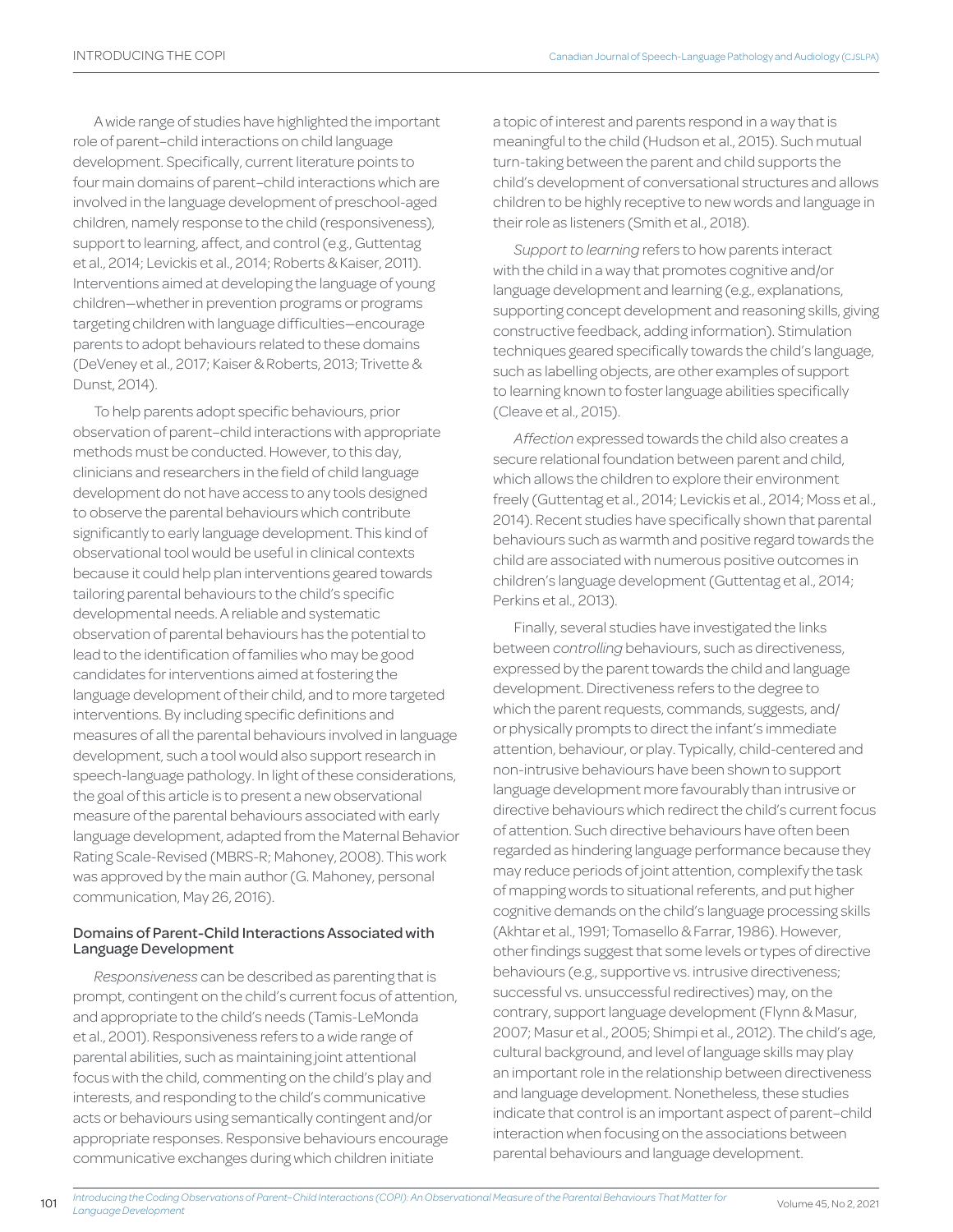## Observational Tools Including Measures of the Parental Behaviours That Foster Early Language Development

A review of current literature was conducted to verify the existence of observational tools including measures of the aforementioned domains of parent–child interactions. Two observational tools were identified, namely, the Parenting Interactions with Children: Checklist of Observations Linked to Outcomes (PICCOLO; Roggman et al., 2013) and the Maternal Behavior Rating Scale (MBRS; Mahoney et al., 1986).

The PICCOLO is a checklist including 29 items distributed across three of the four domains of parent–child interactions that are of interest for language development (i.e., affection, responsiveness, and teaching). The psychometric properties of the PICCOLO are considered robust (Roggman et al., 2013). Only positive behaviours adopted by parents are considered in this checklist, which uses yes/no responses to indicate whether a given behaviour is observed or not. The presence or absence of a behaviour does not provide any qualitative information (e.g., timing, duration, level of fit with current activity), which limits intervention planning. Likert-type measuring scales (Likert, 1932) provide a more nuanced assessment of the frequency of occurrence and magnitude of a given behaviour.

The MBRS is a global rating scale which was developed to observe parental behaviours in dyads including children at risk for developmental delays. This tool, as well as its most recent and revised version, the MBRS-R (Mahoney, 2008), have been widely used in research contexts (e.g., Chiarello et al., 2006; Kim & Mahoney, 2004; Moore et al., 1998; Sénéchal et al., 2013). The MBRS-R has never been validated, and its authors do not recommend using its current version for evaluation or family assessment purposes because they do not consider it reliable and valid enough for making judgments regarding parent–child relationships (Mahoney et al., 1996). The MBRS-R allows the observation of 12 distinct behaviours that have been reported in the child development literature as having significant influences on the development of young children (Mahoney et al., 1986). Based on a factor analysis, these 12 behaviours contribute to four interactive styles (domains of parent–child interactions; Boyce et al., 1996, as cited in Mahoney et al., 1998): (a) responsive/child-oriented behaviours (sensitivity to the child's interests, responsivity, reciprocity); (b) directive behaviours (directiveness, pace); (c) achievement orientation (achievement, verbal praise); and (d) affect (expressiveness, warmth, enjoyment, inventiveness/ creativity, acceptance). Definitions and indicators are provided for each of the parental behaviours, with examples to facilitate scoring. A 5-point Likert scale is used to assign a score to each behaviour, ranging from 1 (*very low*) to 5 (*very* 

*high*), which allows for a qualitative measure of the parental behaviours of interest.

Covering the four theoretical constructs of interest, namely responsive and directive behaviours, behaviours that support learning, and affect, the MBRS-R presents good content validity with regard to the parental behaviours involved in child language outcomes. It could be a relevant tool for both researchers and clinicians interested in the early language development of preschool-aged children. However, the MBRS-R includes some overlap in the definitions of the specific parental behaviours it includes. Most importantly, some parental behaviours included in this tool, such as expressiveness (i.e., intensity and animation) or verbal praise, are not theoretically associated with the language development of preschool-aged children. Furthermore, the MBRS-R includes a mid-scale position (3), which may lead to difficulties in scoring. When an odd number of criteria are used, participants tend to interpret the central category in different ways—neutral, no opinion, not applicable, partly agree/partly disagree, unsure, undecided, confused, need more information—such that it is not truly in line with the other response categories (Chyung et al., 2017). In the context of parent–child interaction, the goal is to estimate the degree to which a parent adopts a given behaviour, meaning that the midscale position may not be informative.

Lotzin et al. (2015) stated that the use and refinement of an established tool with evidence of validity might be a better investment of time and resources than the ongoing development of new assessment tools. Following this statement, an adaptation of the MBRS-R was undertaken in order for this observation scale to meet the needs of the research and clinical field of child language.

# Adapting the MBRS-R to the Context of Language Development

The adaptation of the MBRS-R was carried out by the first three authors, who are speech-language pathologists and researchers in the field of early childhood development. The use of three experts increases the content validity of the adaptation procedure (Lotzin et al., 2015). The coding of 48 videos of parent–child interactions using the MBRS-R by the second author led to the identification of overlaps among two of the 12 parental behaviours measured by the tool, namely verbal praise (e.g., Praise may be given for compliance, achievement or for the child being himself) and acceptance (e.g., Acceptance is measured primarily in terms of how parents' nonverbal and verbal behaviours accept and affirm the child for who he/she is or what he/she is currently doing). Consequently, they were collapsed into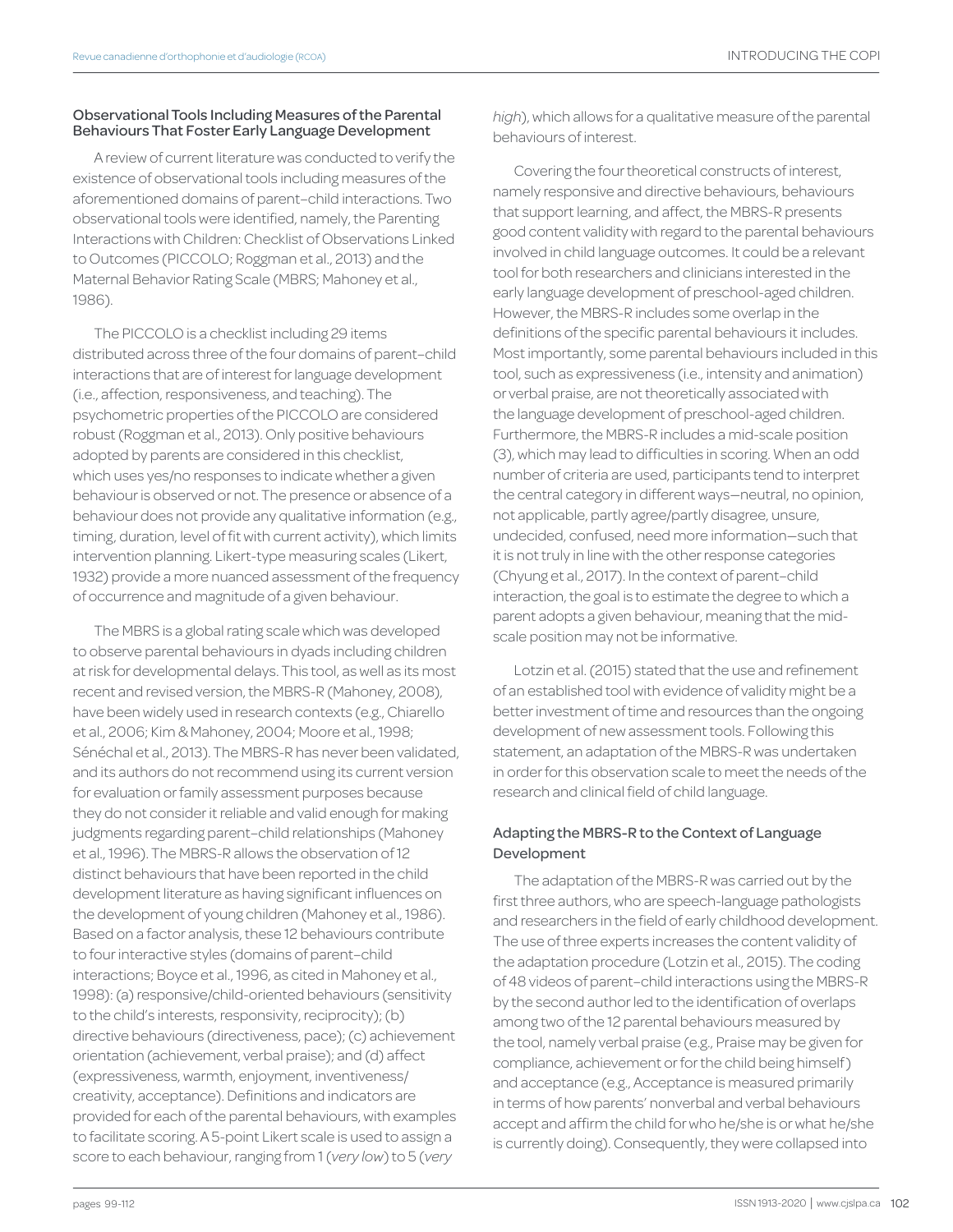a single behaviour, *acceptance*, leading to the elimination of one of the 12 original behaviours.

The first and second authors also reviewed the definitions and added examples which better reflected the parental behaviours of interest for language outcomes, in light of the current literature and previous studies in the field of parent–child interactions and typical language development. For example, reciprocal behaviours that specifically foster language development, such as interacting without interrupting the child and asking open-ended questions that help maintain or pursue the ongoing interaction, were added as examples of the behaviour *reciprocity*. Similarly, examples of responsivity that specifically pertain to language, such as repeating or recasting what the child says, as well as interpreting his/her utterances, were added. All of the revised definitions and examples were then submitted to researchers in the fields of speech and language pathology, child and family psychology, and early language development to validate their accuracy and relevance in relation to early language development. Lastly, these definitions were submitted to childhood clinicians, namely speech-language pathologists and psychologists, to confirm their clarity.

The second step of the adaptation process concerned the reorganization of the Likert scale to include four, rather than five, response categories for each behaviour (1 = *never*, 2 = *sometimes*, 3 = *often*, and 4 = *always*). The third and final step involved adapting the indicators (statements) provided for each of the possible scores for the remaining 11 parental behaviours. The MBRS-R included indicators which took into account both frequency and quality of behaviours for a given dimension (e.g., "Enjoyment occurs in the context of a warm relaxed atmosphere. Parent manifests delight fairly frequently;" Enjoyment = 4), as well as indicators which only took into account frequency (e.g., "Parent occasionally manifests delight in child being himself;" Enjoyment = 3) or quality of behaviours (e.g., "Parent may appear rejecting of the child as a person;" Enjoyment = 1). These inconsistencies complexified coding, which compromised the accuracy of the ratings and thus, the reliability of the tool. To facilitate its use and minimize subjectivity, it was decided that each indicator would be standardized to include both frequency of occurrence and quality (or appropriateness) of a given behaviour.

Following this adaptation process, the observational tool included 11 of the 12 behaviours measured by the MBRS-R, as well as a Likert scale including four possible scores. This version of the tool was tested by analyzing 12 more videos, coded independently by the first three authors. Some remaining disagreements in coding resulted, after discussion among the three coders, in slight final adjustments to the

103

definitions and indicators for the four possible response categories associated with each parental behaviour. The coding of an additional 10 videos revealed satisfactory agreement among the three coders; thus, this version of the tool became the focus of the current validation study. This new observational measure of parental behaviours was entitled the Coding Observations of Parent–Child Interactions (COPI). A validation of the COPI among a population of 42-month-old French-speaking children from a non-clinical population and their families followed.

## Method

The sample included 95 monolingual French-speaking children (45 boys, 50 girls) aged, on average, 42.07 months (*SD* = 0.28), and one of their parents. These participants were recruited through educational childcare settings in the Québec city and Montréal areas (Québec, Canada) as part of the comparison group of a longitudinal study on the language development of neglected children aged 3 to 5 years (Early Longitudinal LAnguage and Neglect [ELLAN] study; Sylvestre et al., 2014). Data for the current validation study was collected at the second measurement time of the ELLAN Study. This study was approved by the Research Ethics Committees of the Québec (CJQ-IU-2014-03) and Montréal (CJM-IU 14-05-06) Youth Centres.

Participant characteristics are presented in **Table 1**. The families are mainly nuclear (93.7%) and include two or less children (77.9%). More than 70% of mothers have a university certificate, diploma, or degree (70.5%), while this proportion is 49.4% among fathers. Most families (70.2%) benefit from incomes over \$80,000 annually. In terms of family structure, the current sample appears to be representative of families living in the province of Québec, where an estimated 87% of children aged 0 to 4 years live in two-parent households, and 84% of families are composed of two children or less (Institut de la statistique du Québec, 2018a). Similar trends were observed for the percentage of children living in low-income households, that is, 3.3% in the current sample and 5.8% in the general Québec population (Institut de la statistique du Québec, 2018b, 2018c). Data on the educational level of parents with children is currently not available at the provincial level.

### Materials and Procedures

The videos used to code parental behaviours consisted of 15 minutes of free play between the parent and child, recorded at the end of a 2-hour home visit as part of the ELLAN study. Participants were offered a choice of toys (i.e., a farmhouse including characters and animals, a puzzle, a ball, a toy kitchen and food set, a book, a stuffed teddy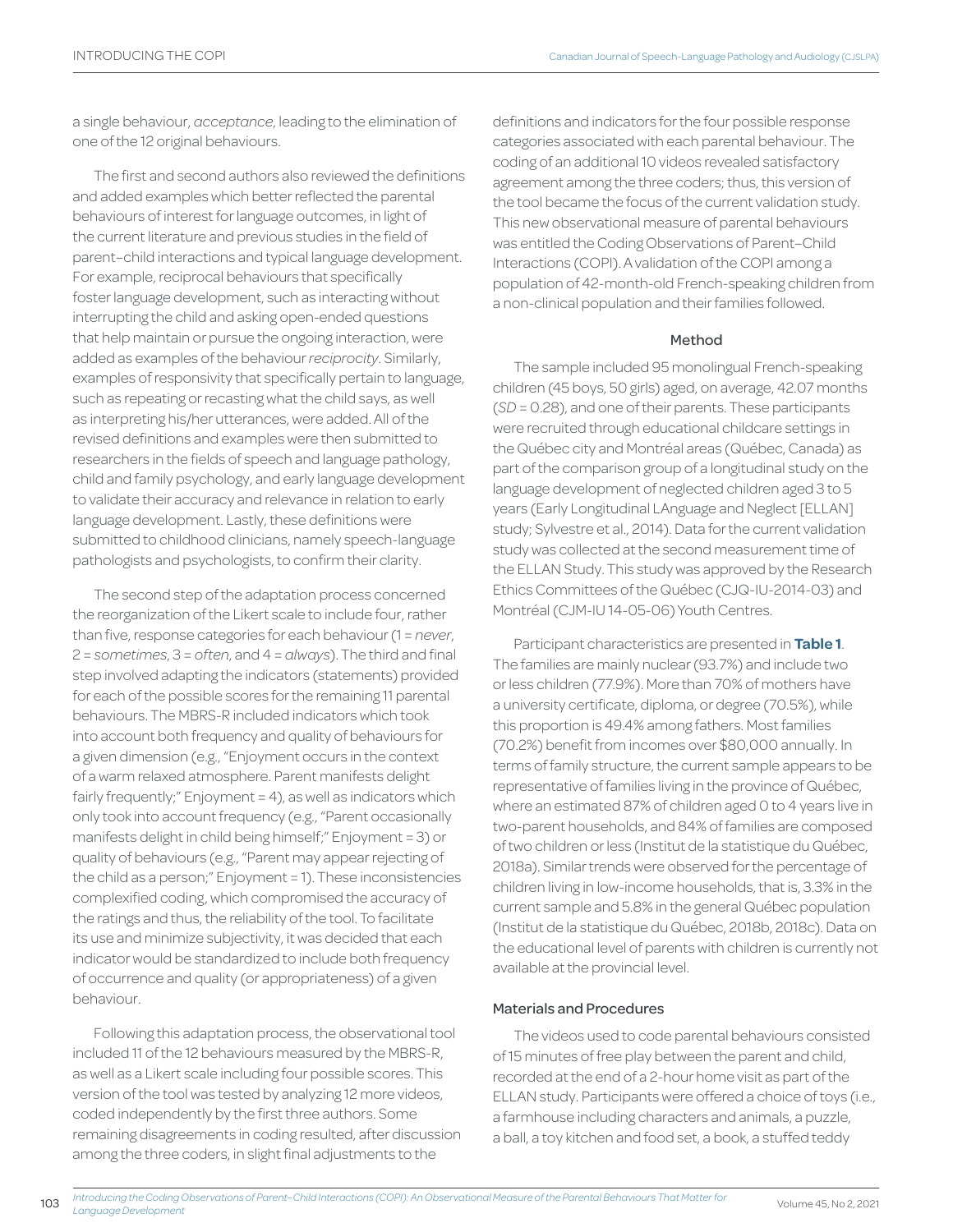| <b>Table 1</b>                                                         |           |
|------------------------------------------------------------------------|-----------|
| <b>Participant Characteristics</b>                                     |           |
| <b>Variables</b>                                                       | $n(\%)$   |
| Participating parent $(N = 95)$                                        |           |
| Mother                                                                 | 81(85.3)  |
| Father                                                                 | 13(13.7)  |
| Legal tutor                                                            | 1(1.05)   |
| Type of family $(N = 95)$                                              |           |
| Nuclear (two parents)                                                  | 89 (93.7) |
| Single parent                                                          | 6(6.3)    |
| Number of children in the family $(N = 95)$                            |           |
| 1 or 2                                                                 | 74 (77.9) |
| 3 or more                                                              | 21(22.1)  |
| Education level of the responding parent $(N = 95)$                    |           |
| High school or professional studies                                    | 28 (29.5) |
| University certificate, diploma, or degree                             | 67(70.5)  |
| Education level of the other parental figure ( $N = 89$ ) <sup>a</sup> |           |
| High school or professional studies                                    | 45(50.6)  |
| University certificate, diploma, or degree                             | 44 (49.4) |
| Gross household income $(N = 94)$                                      |           |
| $\leq$ \$39 999b                                                       | 4(4.2)    |
| \$40 000-79 999                                                        | 24(25.5)  |
| $\geq$ \$80 000                                                        | 66 (70.2) |
| Low income households <sup>c</sup> ( $N = 91$ )                        | 3(3.3)    |

Note. ªThe adjusted totals account for missing data. ʰAmounts are in Canadian Dollars (CAD). "The low-income cut-off is calculated based on gross household income and the size of the<br>household (Institut de la statistique d

bear, and a "Mr. Potato Head") to standardize the free-play setting. Parents were instructed to play with their child as usual, without paying attention to the camera. Parental behaviours were then coded using the COPI. The middle portion of each recording, that is, from the beginning of the 4th minute to the 11th minute (for a total of 7 minutes) was coded. If the child or parent was temporarily absent during this given period, the corresponding duration was added and coded after the 11th minute, until 7 minutes of parent– child interactions had been coded.

# Data Analysis

Following the adaptation process of the COPI, the entire sample of 95 videos was recoded by the second author. The analyses were then performed using IBM SPSS Statistics software (version 24.0) and R statistical software (version 3.4.3). Following descriptive analyses, a measure of sampling adequacy was calculated using the Kaiser-Meyer-Olkin index (Kaiser, 1974). A principal component analysis was then conducted using a varimax rotation with Kaiser normalization. Based on the factorial structure of the original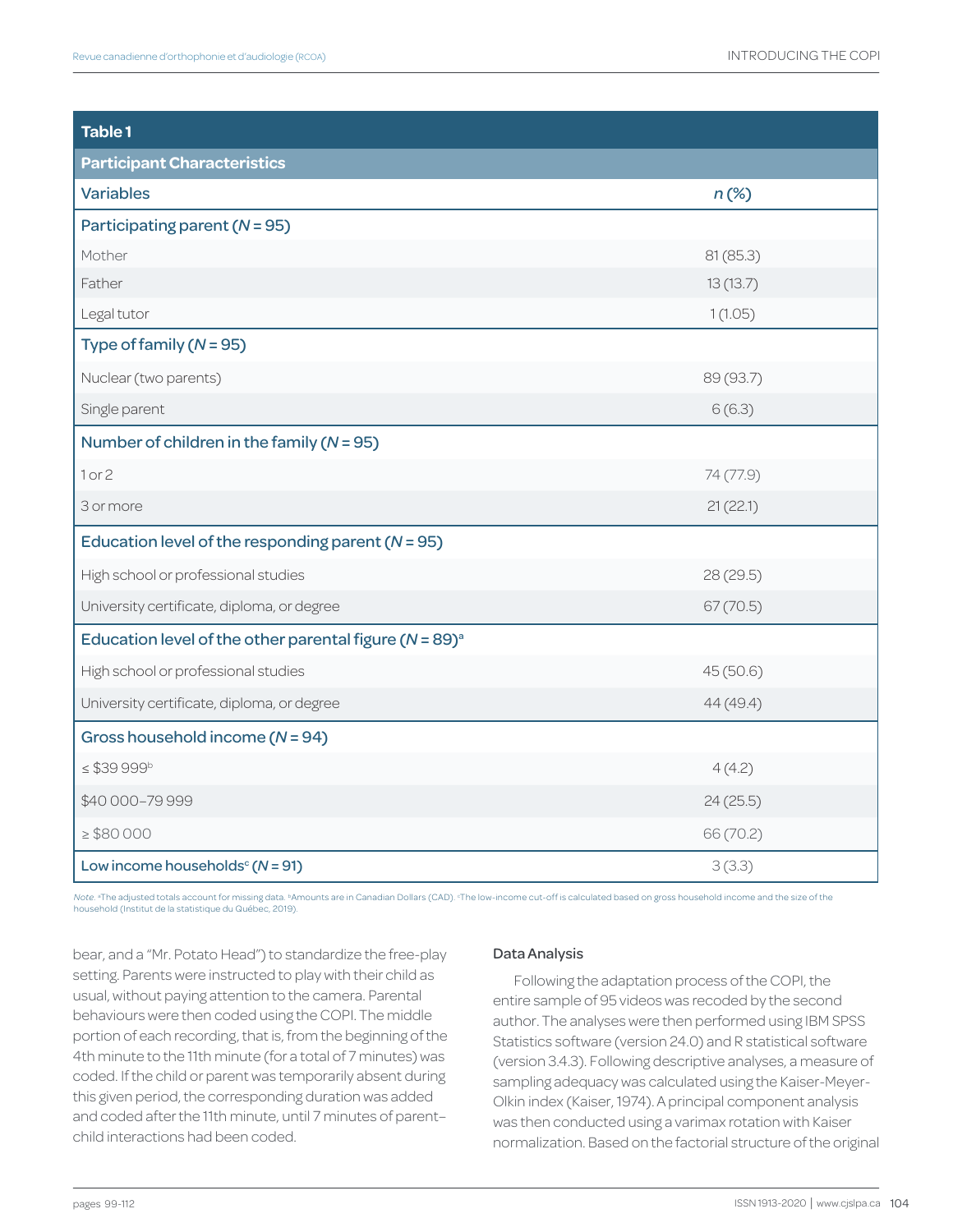tool (i.e., MBRS-R), the extraction included a fixed number of four factors. In the context of principal component analysis, saturations above .63 are considered very good and those above .71 are considered excellent (Comrey & Lee, 1992). Cronbach's alpha was also calculated to measure internal consistency of the scale items. Cronbach's alpha values above .70 are considered satisfactory (Nunnally, 1978).

Inter-rater agreement was calculated for 20 of these 95 videos (21% of the sample), which were coded independently by the first two authors. Each of these authors also recoded 10 of these 20 videos 1 month later to measure the intra-rater agreement for each rater. Inter- and intra-rater agreement were calculated using the quadratic weighting method and Gwet's AC2 statistic. Like the classical Cohen's kappa, the Gwet's AC2 statistic is a measure of rater agreement but is more robust than the classical statistic (Wongpakaran et al., 2013). A weighting method was applied by assigning a weight of 1 for perfect agreement and .80 for a one-point difference between the raters' scores. Deviations of 2 or 3 points were given a null weight. In this study, Gwet's AC2 coefficients greater than .70 were considered acceptable.

### Results

 A Kaiser-Meyer-Olkin index of .798 confirmed sampling adequacy and quality. The factor loadings following varimax rotations revealed that the COPI respected the factorial structure of the MBRS-R. Four behaviours of the COPI loaded onto the Response to the Child domain, two on the Control domain, one on the Support to Learning domain, and three others on the Affect domain. Nine of the 11 behaviours of the COPI loaded onto the same four factors as the MBRS-R. Inventiveness, which originally belonged to the Affect domain of the MBRS-R, loaded mainly onto the Response to the Child factor of the COPI (.707) rather than Affect (.141). This behaviour was thus reattributed to the Response to the Child dimension of the COPI. Also, considering that "expressiveness" was weakly distributed among the four factors, this behaviour did not add any useful information to the observations of parent–child interactions and was thus removed from the COPI. This brought the total number of items included in the COPI to 10. Following these changes, a second factorial analysis was conducted with the remaining 10 items of the scale (**Table 2**). The final version of the COPI is thus comprised of 10 parental behaviours divided into four domains of parent– child interactions (**Table 3**). Overall, both raters used all 4 points of the Likert scale. Internal consistency for all four subscales of the final version of the COPI ( $\alpha$  = .84 to .88) is considered excellent (Nunnally, 1978).

Results for intra-rater agreement are shown in **Table 4**. Overall, the intra-rater agreement was between .88 and .98, which is considered excellent. A single value (Rater 1, "Enjoyment," AC2 = .69) was slightly lower than the established threshold for acceptable values (i.e., .70). However, for this behaviour, Rater 1 used only three of the four possible scores on the Likert scale, with a score of 1 never being attributed, which highly influences Gwet's AC2 statistic. The associated confidence interval for this behaviour was quite wide [.42, .96]. The lower bounds of the confidence intervals for the remaining 10 behaviours were often close to .70.

**Table 5** reports the results for inter-rater agreement. This agreement was also very high and significant (*p* < .001) for all 10 parental behaviours of the COPI. The percentage of agreement ranged from 87% to 93% and was much higher than the agreement by chance, which was, on average, 47.5% (range = 41%–53%).

### **Discussion**

The goal of this study was to develop a tool for observing the parental behaviours that foster language development and validate it among a population of preschool-aged children from the general (non-clinical) population. This tool, named the COPI, was adapted from the MBRS-R (Mahoney, 2008). The final version of the COPI includes 10 parental behaviours distributed among four domains of parent–child interactions: Response to the Child (sensitivity to the child's interests, responsivity, reciprocity, inventiveness); Control (directiveness, pace); Support to Learning (stimulation); and Affect (warmth, enjoyment, acceptance). Both French and English versions of each component of the COPI definitions of the four domains and 10 parental behaviours, and indicators associated with each possible score (1 to 4) on these behaviours—are available upon request from the corresponding author.

The factorial structure of the COPI is robust and the four domains are clearly distinct from one another, as shown by the principal component analysis. This suggests that using specific subscales (domains) of the COPI independently may be feasible in a clinical or research context. The indicators used to score each parental behaviour appear reliable, as confirmed by the high rates of inter- and intrarater agreement. Overall, both raters used all 4 points of the Likert scale, further suggesting that the COPI allows for a nuanced analysis of parental behaviours.

The results of the current study suggest that the COPI can serve as a valid and reliable method for observing the parental behaviours that foster language development in a population of preschool-aged children in a research context. It is important to mention that perfect inter-rater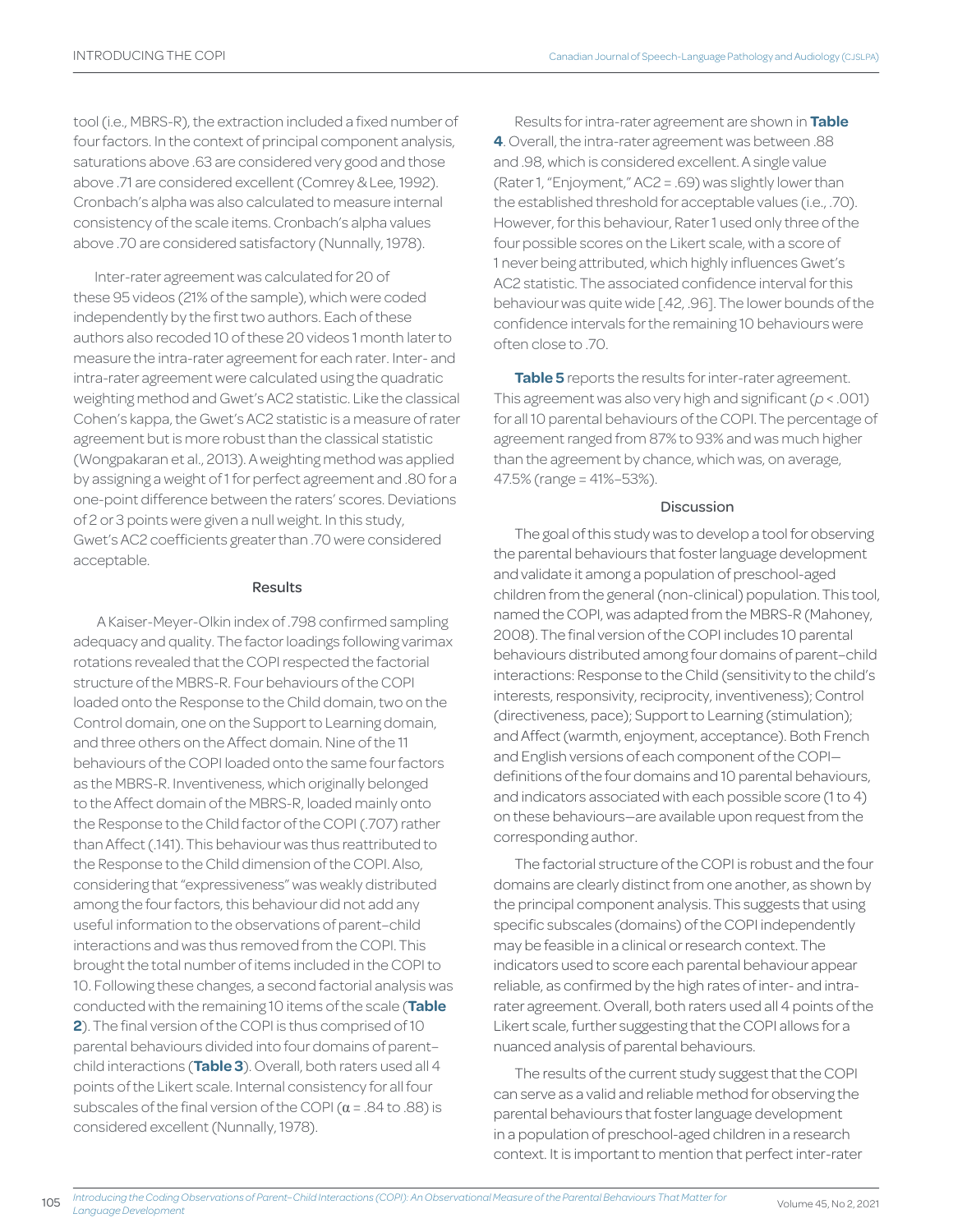agreement is highly unlikely in the context of observations of parent–child interactions. However, in this validation study, the scores of both raters were consistently within one Likert point of one another, which is similar to the results of other observational tools used to measure adult–child interactions (e.g., Pianta et al., 2008).

| Table 2<br>Factor Loadings for Principal Component Analysis with Varimax Rotation of the COPI Behaviours |        |                |        |     |  |
|----------------------------------------------------------------------------------------------------------|--------|----------------|--------|-----|--|
|                                                                                                          |        |                |        |     |  |
| <b>Parental behaviours</b>                                                                               | 1      | $\overline{2}$ | 3      | 4   |  |
| Factor 1: Response to the child                                                                          |        |                |        |     |  |
| Sensitivity to child                                                                                     | .78    | .10            | .14    | .41 |  |
| Responsivity                                                                                             | .81    | .01            | .16    | .34 |  |
| Reciprocity                                                                                              | .88    | .17            | .05    | .24 |  |
| Inventiveness                                                                                            | .66    | $-30$          | $-24$  | .21 |  |
| <b>Factor 2: Control</b>                                                                                 |        |                |        |     |  |
| <b>Directiveness</b>                                                                                     | .13    | .92            | $-13$  | .10 |  |
| Pace                                                                                                     | $-.07$ | .93            | $-.03$ | .00 |  |
| Factor 3: Support to learning                                                                            |        |                |        |     |  |
| Stimulation                                                                                              | .07    | $-15$          | .94    | .13 |  |
| <b>Factor 4: Affect</b>                                                                                  |        |                |        |     |  |
| Enjoyment                                                                                                | .39    | $-13$          | $-15$  | .83 |  |
| Warmth                                                                                                   | .27    | .03            | .27    | .82 |  |
| Acceptance                                                                                               | .39    | .28            | .12    | .72 |  |

*Note. N* = 95. Factor loadings above .63 are in bold. COPI = Coding Observations of Parent–Child Interactions.

| Table 3                                                                |                                                                                                                                                                                                                                                                                                                                                       |  |  |  |
|------------------------------------------------------------------------|-------------------------------------------------------------------------------------------------------------------------------------------------------------------------------------------------------------------------------------------------------------------------------------------------------------------------------------------------------|--|--|--|
| Definitions of the Four Domains and 10 Parental Behaviours of the COPI |                                                                                                                                                                                                                                                                                                                                                       |  |  |  |
|                                                                        | Response to the child                                                                                                                                                                                                                                                                                                                                 |  |  |  |
| Sensitivity to the child's<br>interests                                | Parent's awareness and understanding of what captures the child's attention (game, activity,<br>interests, etc.)                                                                                                                                                                                                                                      |  |  |  |
|                                                                        | Examples of sensitivity to the child include the parent's verbal comments about what the child is<br>interested in, his/her ability to monitor the child's activity or behaviour, the position adopted by<br>the parent to visually monitor the child's actions as well as the parent's general commitment and<br>engagement in the child's activity. |  |  |  |
|                                                                        | Note: Sensitive behaviours are observed independently of directive behaviours, that is, a parent<br>can be both very directive in the choice of an activity and sensitive to what the child does or says<br>during the activity once engaged.                                                                                                         |  |  |  |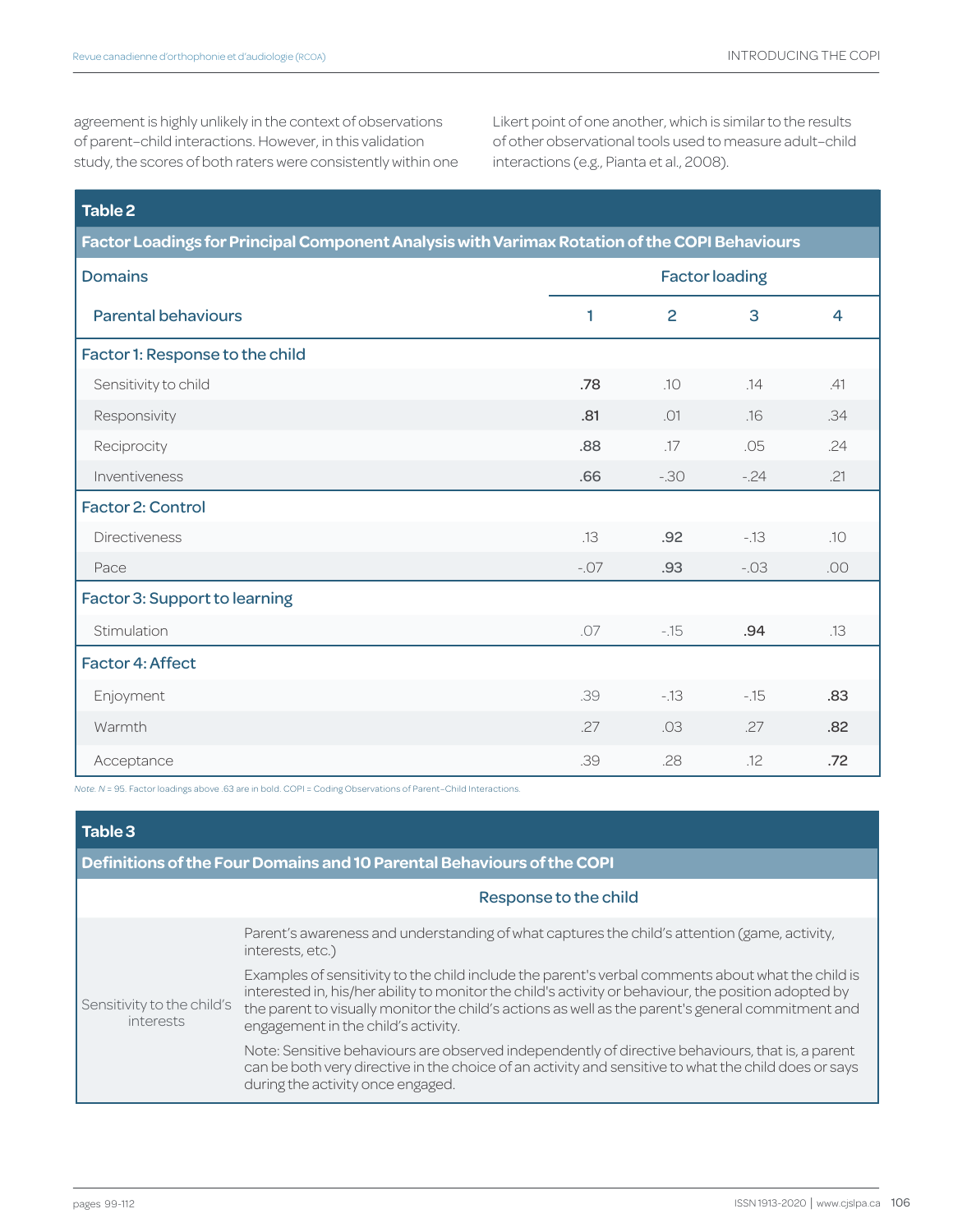| <b>Table 3 (Continued)</b> |                                                                                                                                                                                                                                                                                                                                                                                                                                                                                                                                                                   |
|----------------------------|-------------------------------------------------------------------------------------------------------------------------------------------------------------------------------------------------------------------------------------------------------------------------------------------------------------------------------------------------------------------------------------------------------------------------------------------------------------------------------------------------------------------------------------------------------------------|
|                            | Definitions of the Four Domains and 10 Parental Behaviours of the COPI                                                                                                                                                                                                                                                                                                                                                                                                                                                                                            |
|                            | Consistency and relevance of the parent's responses to the child's behaviours.                                                                                                                                                                                                                                                                                                                                                                                                                                                                                    |
| Responsivity               | Responses are relevant when they are related to the child's actions, requests, and intentions, and<br>allow the ongoing conversation or activity to continue. Responsivity is observed in relation to child<br>behaviours that both demand a response (direct demands) from adults as well as behaviours that<br>may not be specifically directed toward the adult (indirect demands). Child behaviours include<br>play and social activity as well as facial expressions, vocalizations, gestures, signs of discomfort,<br>body language, requests, and demands. |
|                            | Relevant responses include, for example, actions or comments related to the child's actions/<br>comments, repeating or rephrasing what the child says, expansions and interpretations of their<br>utterances, and the parent's actions in response to the child's direct or indirect requests.                                                                                                                                                                                                                                                                    |
|                            | Parent's ability to engage the child or engage with the child in a collaborative and balanced<br>exchange, that is, where parent and child take part in the ongoing activity in equal parts, oriented<br>towards a common goal.                                                                                                                                                                                                                                                                                                                                   |
| Reciprocity                | Examples of reciprocity include interacting without interrupting the child, asking open-ended<br>questions that help maintain or pursue the ongoing interaction, creating balanced turn-taking or<br>conversations, and successfully engaging the child in lasting interactive sequences.                                                                                                                                                                                                                                                                         |
|                            | Variety of strategies used by the parent to capture the child's interest.                                                                                                                                                                                                                                                                                                                                                                                                                                                                                         |
| Inventiveness              | Examples of inventiveness include the ability to use a toy or object in many different ways,<br>to invent games with or without objects, to combine different toys or to use them in an<br>unconventional way, and to find innovative solutions or ideas related to the child's activity or<br>interests.                                                                                                                                                                                                                                                         |
|                            | Control                                                                                                                                                                                                                                                                                                                                                                                                                                                                                                                                                           |
|                            | Frequency of requests, orders, suggestions, advice/clues, or other ways of directing the child's<br>activity or immediate behaviour.                                                                                                                                                                                                                                                                                                                                                                                                                              |
| <b>Directiveness</b>       | Examples of directiveness include initiating a new activity when there has been no previous<br>sign of inertia and/or resistance shown by the child, telling the child what to do, making frequent<br>suggestions, and directing the minute details of the child's free play.                                                                                                                                                                                                                                                                                     |
| Pace                       | Rate of the parent's behaviour. This item allows the observation of the pace and rhythm of the<br>parent's verbal (flow and abundance of speech) and nonverbal (gestures, movements, actions)<br>behaviours. This item is rated independently from the child and does not observe the extent to<br>which the parent's pace matches the child's pace.                                                                                                                                                                                                              |
|                            | <b>Support to learning</b>                                                                                                                                                                                                                                                                                                                                                                                                                                                                                                                                        |
| Stimulation                | Parent activities/comments that stimulate the child's sensorimotor (visual, auditory, tactile,<br>motor) and cognitive (including language) development. This item allows the observation of<br>the amount of stimulation offered by the parent as well as the energy the parent strives to exert<br>towards promoting and encouraging the child's development. Stimulation is measured by the<br>extent to which the parent fosters sensorimotor and cognitive development whether through play,<br>instruction, training, or sensory stimulation.               |
|                            | Examples of stimulation include teaching new words/concepts to the child, describing their<br>function, explaining/demonstrating how a game or task is completed, scaffolding, offering<br>constructive feedback to the child, etc.                                                                                                                                                                                                                                                                                                                               |
|                            | Note 1: Some behaviours that support learning may not be sensitive to the child's interest, but they<br>must nevertheless be coded in this item.                                                                                                                                                                                                                                                                                                                                                                                                                  |
|                            | Note 2: Putting the child's knowledge to test by asking closed (non-supportive) questions (e.g.,<br>asking the child to name things/colours/letters) without either teaching something new or giving<br>supportive feedback to the child, is not considered an appropriate example of supportive learning<br>and should not be coded here.                                                                                                                                                                                                                        |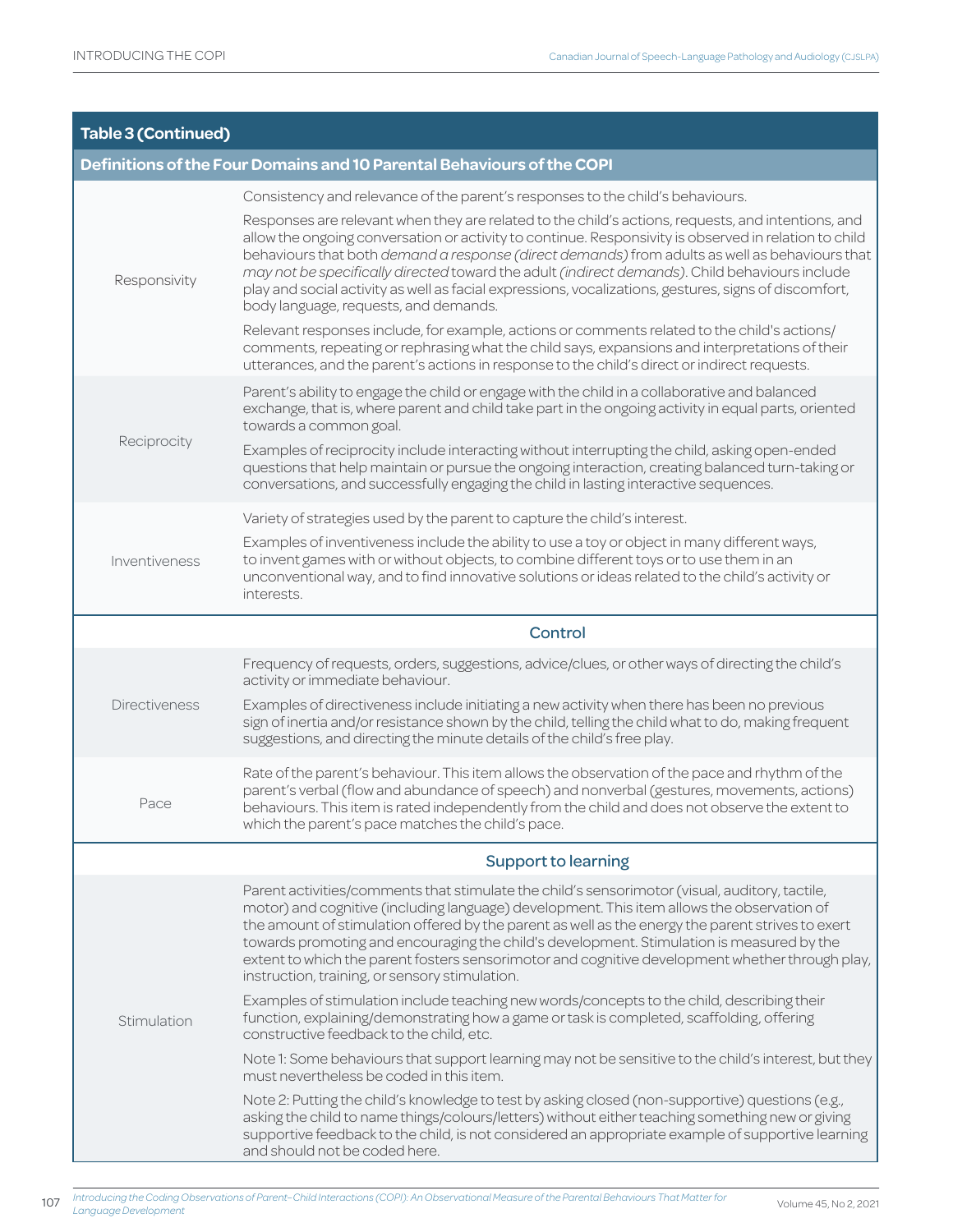# **Table 3 (Continued)**

# **Definitions of the Four Domains and 10 Parental Behaviours of the COPI**

|            | <b>Affect</b>                                                                                                                                                                                                                                                                                                                                                          |
|------------|------------------------------------------------------------------------------------------------------------------------------------------------------------------------------------------------------------------------------------------------------------------------------------------------------------------------------------------------------------------------|
| Enjoyment  | Enjoyment expressed by the parent towards the child. This item allows the observation of parents'<br>enjoyment expressed in response to the child (actions and behaviour) rather than in response to<br>the game or the activity.                                                                                                                                      |
|            | Examples of enjoyment may include smiling, sincere laughter, and a high level of engagement by<br>the parent in the child's play, in a relaxed atmosphere.                                                                                                                                                                                                             |
|            | Positive attitude expressed towards the child.                                                                                                                                                                                                                                                                                                                         |
| Warmth     | Frequency and intensity of the expression of positive feelings and demonstrations of affection<br>towards the child are considered.                                                                                                                                                                                                                                    |
|            | Examples of warmth include physical proximity, pats, lap-holding, caresses, kisses, hugs, tone of<br>voice, and verbal endearments.                                                                                                                                                                                                                                    |
| Acceptance | Verbal and nonverbal parental behaviours that indicate to the child that he/she is accepted as he/<br>she is, and that his/her behaviours, words, ideas, actions, and decisions are valued.                                                                                                                                                                            |
|            | Examples of acceptance include a parent frequently expressing his/her agreement by<br>acknowledging what the child says or suggests ("that's a good idea," "you're right," "that's true"),<br>accepting/engaging in the child's ideas/suggestions that might be silly or foolish, or by offering<br>verbal or nonverbal praise to the child ("well done," "good job"). |

*Note.* COPI = Coding Observations of Parent–Child Interactions.

| Table 4                                                         |                 |               |             |                          |                  |  |
|-----------------------------------------------------------------|-----------------|---------------|-------------|--------------------------|------------------|--|
| Intra-rater Agreement on the 10 Parental Behaviours of the COPI |                 |               |             |                          |                  |  |
| <b>Parental behaviours</b>                                      | AC <sub>2</sub> | <b>95% CI</b> | % agreement | % agreement<br>by chance | $\boldsymbol{p}$ |  |
| Sensitivity to child's interests                                |                 |               |             |                          |                  |  |
| Rater1                                                          | .90             | [.75, 1]      | .96         | .60                      | 100.5            |  |
| Rater <sub>2</sub>                                              | .88             | [.73, 1]      | .94         | .50                      | < .001           |  |
| Responsivity                                                    |                 |               |             |                          |                  |  |
| Rater1                                                          | .96             | [.86, 1]      | .98         | .52                      | < .001           |  |
| Rater <sub>2</sub>                                              | .88             | [.74, 1]      | .94         | .50                      | < .001           |  |
| Reciprocity                                                     |                 |               |             |                          |                  |  |
| Rater1                                                          | .76             | [.53, 1]      | .92         | .66                      | < .001           |  |
| Rater <sub>2</sub>                                              | .76             | [.57, .94]    | .88         | .51                      | < .001           |  |
| Inventiveness                                                   |                 |               |             |                          |                  |  |
| Rater1                                                          | .88             | [.69, 1]      | .96         | .66                      | < .001           |  |
| Rater <sub>2</sub>                                              | .82             | [.63, 1]      | .90         | .46                      | < .001           |  |
| <b>Directiveness</b>                                            |                 |               |             |                          |                  |  |
| Rater1                                                          | .82             | [.66, .99]    | .92         | .55                      | < .001           |  |
| Rater <sub>2</sub>                                              | .83             | [.66, .99]    | .92         | .54                      | < .001           |  |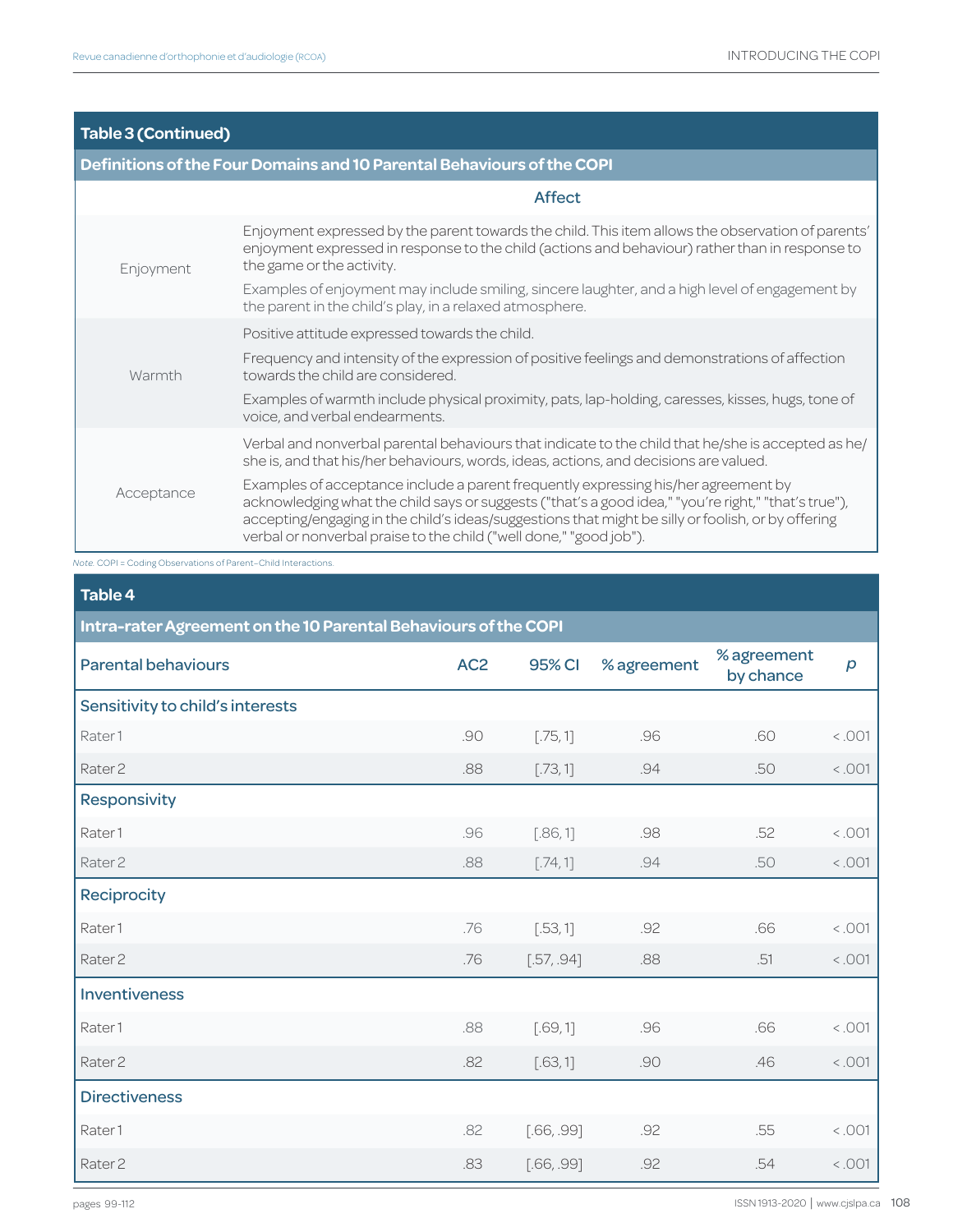# **Table 4 (Continued)**

| Intra-rater Agreement on the 10 Parental Behaviours of the COPI                                                                                        |                 |               |                |                          |                  |
|--------------------------------------------------------------------------------------------------------------------------------------------------------|-----------------|---------------|----------------|--------------------------|------------------|
| <b>Parental behaviours</b>                                                                                                                             | AC <sub>2</sub> | <b>95% CI</b> | %<br>agreement | % agreement<br>by chance | $\boldsymbol{p}$ |
| Pace                                                                                                                                                   |                 |               |                |                          |                  |
| Rater1                                                                                                                                                 | .83             | [.67, .98]    | .92            | .55                      | < .001           |
| Rater <sub>2</sub>                                                                                                                                     | .83             | [.67, .98]    | .92            | .54                      | 1001 <           |
| <b>Stimulation</b>                                                                                                                                     |                 |               |                |                          |                  |
| Rater1                                                                                                                                                 | .81             | [.64, .97]    | .90            | .48                      | < .001           |
| Rater <sub>2</sub>                                                                                                                                     | .84             | [.68, 1]      | .92            | .49                      | 1001             |
| Enjoyment                                                                                                                                              |                 |               |                |                          |                  |
| Rater1                                                                                                                                                 | .69             | [.42, .96]    | .90            | .68                      | < .001           |
| Rater <sub>2</sub>                                                                                                                                     | .88             | [.73, 1]      | .94            | .50                      | 1001             |
| Warmth                                                                                                                                                 |                 |               |                |                          |                  |
| Rater1                                                                                                                                                 | .88             | [.73, 1]      | .94            | .52                      | < .001           |
| Rater <sub>2</sub>                                                                                                                                     | .91             | [.78, 1]      | .96            | .54                      | < .001           |
| Acceptance                                                                                                                                             |                 |               |                |                          |                  |
| Rater1                                                                                                                                                 | .84             | [.69, .99]    | .92            | .49                      | < .001           |
| Rater <sub>2</sub><br>Note. COPI = Coding Observations of Parent-Child Interactions; AC2 = Gwet's AC2 agreement coefficient; CI = Confidence interval. | .88             | [.72, 1]      | .94            | .51                      | < .001           |

# **Table 5**

| Inter-rater Agreement on the 10 Parental Behaviours of the COPI |                 |            |                |                          |        |
|-----------------------------------------------------------------|-----------------|------------|----------------|--------------------------|--------|
| <b>Parental behaviours</b>                                      | AC <sub>2</sub> | 95% CI     | %<br>agreement | % agreement<br>by chance | p      |
| Sensitivity to child's interests                                | .79             | [.69, .89] | .89            | .47                      | 100.5  |
| Responsivity                                                    | .82             | [.73, .91] | .90            | .44                      | 100.5  |
| Reciprocity                                                     | .78             | [.68, .88] | .87            | .42                      | < .001 |
| Inventiveness                                                   | .81             | [.72, .91] | .89            | .41                      | 100.5  |
| <b>Directiveness</b>                                            | .83             | [.73, .93] | .92            | .53                      | 100.5  |
| Pace                                                            | .84             | [.74, .94] | .92            | .51                      | 100.5  |
| Stimulation                                                     | .79             | [.69, .89] | .89            | .48                      | < .001 |
| Enjoyment                                                       | .80             | [.70, .90] | .90            | .50                      | < .001 |
| Warmth                                                          | .78             | [.69, .87] | .89            | .50                      | 100.5  |
| Acceptance                                                      | .86             | [.76, .96] | .93            | .50                      | < .001 |

*Note.* COPI = Coding Observations of Parent–Child Interactions; AC2 = Gwet's AC2 agreement coefficient; CI = Confidence interval.

*Introducing the Coding Observations of Parent–Child Interactions (COPI): An Observational Measure of the Parental Behaviours That Matter for Language Development*

109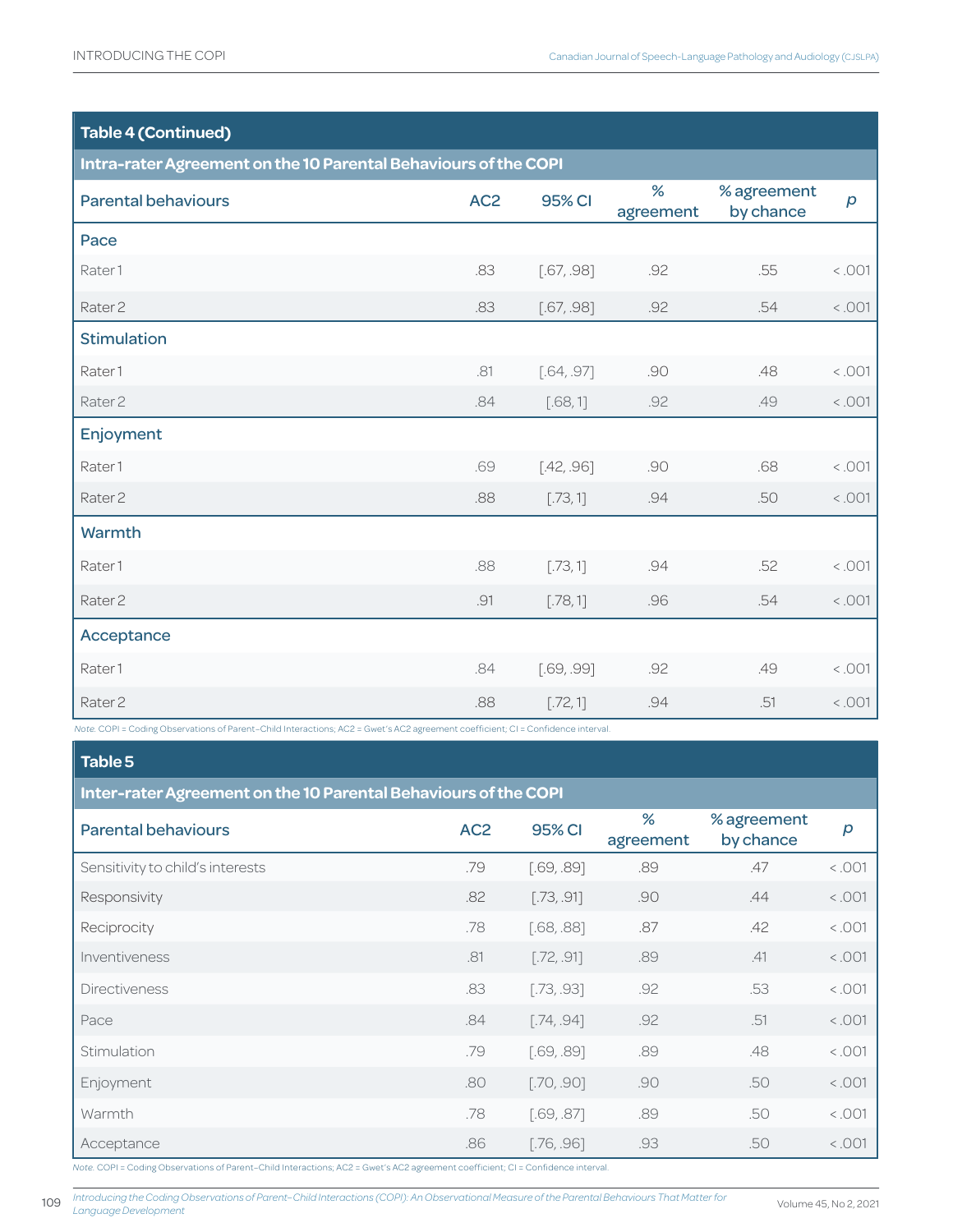Although it remains to be confirmed through studies conducted in clinical settings, the three first authors, who have extensive clinical experience in speech-language pathology, consider that its use in a clinical setting is promising. Despite the unavoidable degree of subjectivity inherent to such observations, the detailed definitions of the domains and parental behaviours, as well as the precision of the indicators and examples provided for the four possible scores on each behaviour, allow for coding that closely reflects the observed behaviour. By allowing a judgment on the frequency of occurrence and magnitude (intensity) of a given behaviour on a 4-point Likert scale, the COPI allows for more qualitative and nuanced measures of each behaviour, compared to other tools focusing on identifying the presence or absence of such behaviours. Provided they are trained on the conceptual bases of the tool and the coding procedures of the COPI using video recordings and that satisfactory inter-rater agreement is obtained, this tool could be used by early childhood special educators, early interventionists, teachers, or any other qualified professional.

Coding with the COPI is not time-consuming as approximately 10 minutes were needed to code a 7-minute video. Real-time coding, without recording parent–child interactions, might also be feasible for experienced professionals. Although levels of inter- and intra-rater agreement were high in this validation study, they remain to be measured with other speech-language pathologists in clinical contexts, and for real-time coding. Indeed, it is important to remember that in this study, the inter-rater agreement was obtained by the same researchers who developed the definitions and examples of the COPI behaviours during the adaptation phase. This is likely to have led to a higher agreement than the one obtained by two raters who have not benefited from the discussions around these parental behaviours.

Finally, it is important to remember that the objective of this tool is not to evaluate parental behaviours. Rather, it is to observe them at a specific time and provide a common language with which to describe certain parental behaviours that are important when focusing on language outcomes for children. These observations made synchronously with the assessment of the child's developmental needs could help determine which behaviours are already adopted in a developmentally appropriate way by the parent, as well as those which are never, or seldom present. Such a tool can also help identify behaviours that are already adopted by the parent, but for which adjustments (e.g., dosage) could be made to better meet the child's needs (Baker, 2012; Lotzin et al., 2015; Warren et al., 2007). The diversity and

specificity of the parental behaviours observed using the COPI could help establish specific, measurable objectives of increasing complexity.

We conducted the development and validation study of the COPI with parents of 42-month-old children from the general population who did not present biological or environmental risk factors with regard to language development. Although this first step of the validation process confirms that using the COPI is a simple and feasible way to observe parental behaviours within these families, its validity remains to be demonstrated with other subgroups of the population (e.g., low SES families and families from other cultural backgrounds).

Finally, observations of parental behaviours using the COPI must also be conducted while keeping in mind the context in which such observations are made. Contextual factors such as the physical location in which these observations are conducted (e.g., clinical setting, at home), the available materials or ongoing activity, and even factors related to the child or parent's current state (e.g., energy levels, physical or psychological well-being) should be taken into account when interpreting these measures.

## Conclusion

The COPI is a systematic and structured observational measure of 10 parental behaviours, divided among four domains of parent–child interactions that are associated with language development among preschool-aged children. The results of this adaptation and validation study suggest that the COPI shows valid construct and structure. The specific and operational indicators of the 10 parental behaviours of interest, which include examples that specifically pertain to language development, resulted in satisfactory inter-rater agreement upon these measures. The COPI can be a useful observational tool of the parental behaviours of interest when focusing on child language development, for both clinical settings and research contexts. This tool helps provide a much needed common language with which to describe certain aspects of parent–child interactions which are important for language development. Its reliability, as demonstrated by the current study, can lead to more systematic observations of parental behaviours in a clinical context and, consequently, has the potential to lead to more targeted and individualized interventions adressed to children and their families.

### References

Akhtar, N., Dunham, F., & Dunham, P. J. (1991). Directive interactions and early vocabulary development: The role of joint attentional focus. *Journal of Child Language, 18*(1), 41–49. [https://doi.org/10.1017/S0305000900013283](https://doi.org/10.1017/S0305000900013283 )

Baker, E. (2012). Optimal intervention intensity. *International Journal of Speech-Language Pathology, 14*(5), 401–409. [https://doi.org/10.3109/17549507.2012](https://doi.org/10.3109/17549507.2012.700323). 700323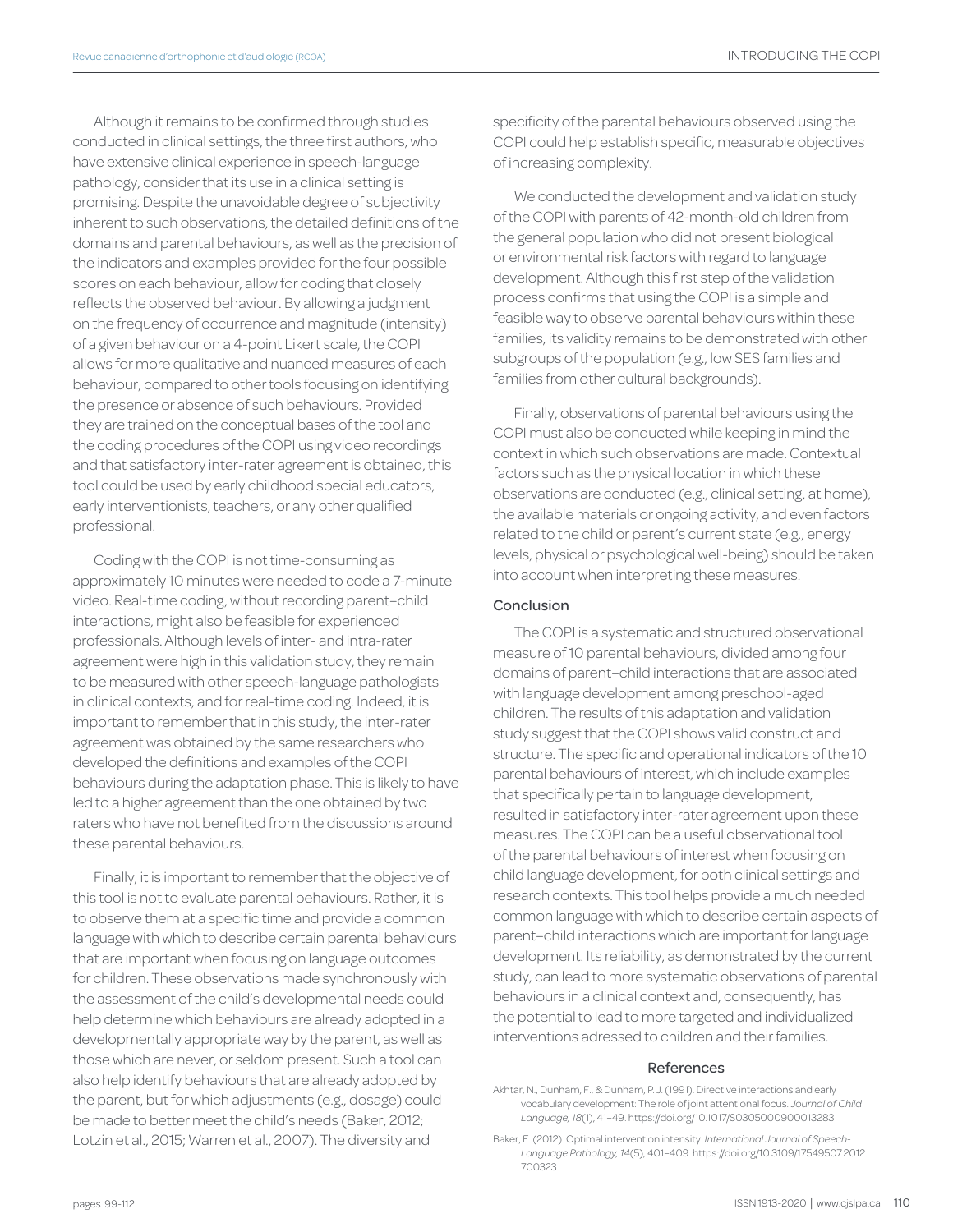- Chiarello, L. A., Huntington, A., & Bundy, A. (2006). A comparison of motor behaviors, interaction, and playfulness during mother-child and father-child play with children with motor delay. *Physical & Occupational Therapy in Pediatrics, 26*(1–2), 129–151[. https://doi.org/10.1080/J006v26n01\\_09](https://doi.org/10.1080/J006v26n01_09)
- Chyung, S. Y., Roberts, K., Swanson, I., & Hankinson, A. (2017). Evidence-based survey design: The use of a midpoint on the Likert scale. *Performance Improvement, 56*(10), 15–23. <https://doi.org/10.1002/pfi.21727>
- Cleave, P. L., Becker, S. D., Curran, M. K., Van Horne, A. J. O., & Fey, M. E. (2015). The efficacy of recasts in language intervention: A systematic review and metaanalysis. *American Journal of Speech-Language Pathology, 24*(2), 237–255. [https://doi.org/10.1044/2015\\_AJSLP-14-0105](https://doi.org/10.1044/2015_AJSLP-14-0105)
- Comrey, A. L., & Lee, H. B. (1992). *A first course in factor analysis* (2nd ed.). Psychology Press.
- DeVeney, S. L., Hagaman, J. L., & Bjornsen, A. L. (2017). Parent-implemented versus clinician-directed interventions for late-talking toddlers: A systematic review of the literature. *Communication Disorders Quarterly, 39*(1), 293–302. [https://doi.](https://doi.org/10.1177/1525740117705116) [org/10.1177/1525740117705116](https://doi.org/10.1177/1525740117705116)
- Flynn, V., & Masur, E. F. (2007). Characteristics of maternal verbal style: Responsiveness and directiveness in two natural contexts. *Journal of Child Language, 34*(3), 519–543. <https://doi.org/10.1017/S030500090700801X>
- Guttentag, C. L., Landry, S. H., Williams, J. M., Baggett, K. M., Noria, C. W., Borkowski, J. G., Swank, P. R., Farris, J. R., Crawford, A., Lanzi, R. G., Carta, J. J., Warren, S. F., & Ramey, S. L. (2014). "My baby & me": Effects of an early, comprehensive parenting intervention on at-risk mothers and their children. *Developmental Psychology, 50*(5), 1482–1496.<https://doi.org/10.1037/a0035682>
- Hudson, S., Levickis, P., Down, K., Nicholls, R., & Wake, M. (2015). Maternal responsiveness predicts child language at ages 3 and 4 in a communitybased sample of slow-to-talk toddlers. *International Journal of Language & Communication Disorders, 50*(1), 136–142. [https://doi.org/10.1111/1460-](https://doi.org/10.1111/1460-6984.12129) [6984.12129](https://doi.org/10.1111/1460-6984.12129)
- Institut de la statistique du Québec. (2018a). Familles de recensement selon la structure et le nombre d'enfants de tous âges, Canada et provinces, 2016. [Family census according to family structure and number of children of all ages, Canada and provinces, 2016]. [http://web.archive.org/web/20181207011003/](http://web.archive.org/web/20181207011003/http://www.stat.gouv.qc.ca/statistiques/population-demographie/familles-menages/tableau_11.htm) [http://www.stat.gouv.qc.ca/statistiques/population-demographie/familles](http://web.archive.org/web/20181207011003/http://www.stat.gouv.qc.ca/statistiques/population-demographie/familles-menages/tableau_11.htm)[menages/tableau\\_11.htm](http://web.archive.org/web/20181207011003/http://www.stat.gouv.qc.ca/statistiques/population-demographie/familles-menages/tableau_11.htm)
- Institut de la statistique du Québec. (2018b). Nombre de familles à faible revenu, selon le type de famille, régions administratives et ensemble du Québec, 2011-2015. [Number of low-income families, according to family type, administrative regions and entire province of Quebec, 2011–2015). [http://web.archive.org/](http://web.archive.org/web/20181129164427/http://www.stat.gouv.qc.ca/statistiques/profils/comp_interreg/tableaux/nbr_familles.htm) [web/20181129164427/http://www.stat.gouv.qc.ca/statistiques/profils/comp\\_](http://web.archive.org/web/20181129164427/http://www.stat.gouv.qc.ca/statistiques/profils/comp_interreg/tableaux/nbr_familles.htm) [interreg/tableaux/nbr\\_familles.htm](http://web.archive.org/web/20181129164427/http://www.stat.gouv.qc.ca/statistiques/profils/comp_interreg/tableaux/nbr_familles.htm)
- Institut de la statistique du Québec. (2018c). Taux de faible revenu, selon le type de famille, régions administratives et ensemble du Québec, 2011-2015. [Proportions of low-income families, according to family type, administrative regions and entire province of Québec, 2011–2015]. [http://web.archive.org/](http://web.archive.org/web/20181207005802/http://www.stat.gouv.qc.ca/statistiques/profils/comp_interreg/tableaux/mfr_taux.htm) [web/20181207005802/http://www.stat.gouv.qc.ca/statistiques/profils/comp\\_](http://web.archive.org/web/20181207005802/http://www.stat.gouv.qc.ca/statistiques/profils/comp_interreg/tableaux/mfr_taux.htm) [interreg/tableaux/mfr\\_taux.htm](http://web.archive.org/web/20181207005802/http://www.stat.gouv.qc.ca/statistiques/profils/comp_interreg/tableaux/mfr_taux.htm)
- Institut de la statistique du Québec. (2019). Seuils du faible revenu, MFR-seuils avant impôt, selon la taille du ménage, Québec, 1996–2017. [http://web.archive.org/](http://web.archive.org/web/20200215000541/https://www.stat.gouv.qc.ca/statistiques/conditions-vie-societe/revenu/faible-revenu/seuilsmfr_qcavi_.htm) [web/20200215000541/https://www.stat.gouv.qc.ca/statistiques/conditions](http://web.archive.org/web/20200215000541/https://www.stat.gouv.qc.ca/statistiques/conditions-vie-societe/revenu/faible-revenu/seuilsmfr_qcavi_.htm)[vie-societe/revenu/faible-revenu/seuilsmfr\\_qcavi\\_.htm](http://web.archive.org/web/20200215000541/https://www.stat.gouv.qc.ca/statistiques/conditions-vie-societe/revenu/faible-revenu/seuilsmfr_qcavi_.htm)
- Kaiser, A. P., & Roberts, M. Y. (2013). Parents as communication partners: An evidencebased strategy for improving parent support for language and communication in everyday settings. *Perspectives on Language Learning and Education, 20*(3), 96–111. <https://doi.org/10.1044/lle20.3.96>
- Kaiser, H. F. (1974). An index of factorial simplicity. *Psychometrika, 39*, 31–36.
- Kim, J.-M., & Mahoney, G. (2004). The effects of mother's style of interaction on children's engagement: Implications for using responsive interventions with parents. *Topics in Early Childhood Special Education, 24*(1), 31–38. [https://doi.or](https://doi.org/10.1177/02711214040240010301) [g/10.1177/02711214040240010301](https://doi.org/10.1177/02711214040240010301)
- Levickis, P., Reilly, S., Girolametto, L., Ukoumunne, O. C., & Wake, M. (2014). Maternal behaviors promoting language acquisition in slow-to-talk toddlers: Prospective community-based study. *Journal of Developmental and Behavioral Pediatrics, 35*(4), 274–281. <https://doi.org/10.1097/DBP.0000000000000056>
- Likert, R. (1932). A technique for the measurement of attitudes. *Archives of Psychology, 22*(140), 5–55.

111

- Lotzin, A., Lu, X., Kriston, L., Schiborr, J., Musal, T., Romer, G., & Ramsauer, B. (2015). Observational tools for measuring parent–infant interaction: A systematic review. *Clinical Child and Family Psychology Review, 18*, 99–132. [https://doi.](https://doi.org/10.1007/s10567-015-0180-z) [org/10.1007/s10567-015-0180-z](https://doi.org/10.1007/s10567-015-0180-z)
- Mahoney, G. (2008). *The Maternal Behavior Rating Scale–Revised.* Unpublished instrument. Available from the author, Mandel School of Applied Social Sciences, Case Western Reserve University, Cleveland, OH 44106.
- Mahoney, G., Boyce, G., Fewell, R. R., Spiker, D., & Wheeden, C. A. (1998). The relationship of parent-child interaction to the effectiveness of early intervention services for at-risk children and children with disabilities. *Topics in Early Childhood Special Education, 18*(1), 5–17. [https://doi.org/10.1177%](https://doi.org/10.1177%2F027112149801800104) [2F027112149801800104](https://doi.org/10.1177%2F027112149801800104)
- Mahoney, G., Powell, A., & Finger, I. (1986). The Maternal Behavior Rating Scale. *Topics in Early Childhood Special Education, 6*(2), 44–56. [https://doi.](https://doi.org/10.1177%2F027112149801800104) [org/10.1177/027112148600600205](https://doi.org/10.1177%2F027112149801800104)
- Mahoney, G., Spiker, D., & Boyce, G. (1996). Clinical assessments of parent– child interaction: Are professionals ready to implement this practice? *Topics in Early Childhood Special Education, 16*(1), 26–50. [https://doi.](https://doi.org/10.1177/027112149601600105) [org/10.1177/027112149601600105](https://doi.org/10.1177/027112149601600105)
- Masur, E. F., Flynn, V., & Eichorst, D. L. (2005). Maternal responsive and directive behaviours and utterances as predictors of children's lexical development. *Journal of Child Language, 32*(1), 63–91. [https://doi.org/10.1017/](https://doi.org/10.1017/S0305000904006634) [S0305000904006634](https://doi.org/10.1017/S0305000904006634)
- Moore, J. B., Saylor, C. F., & Boyce, G. C. (1998). Parent-child interaction and developmental outcomes in medically fragile, high-risk children. *Children's Health Care, 27*(2), 97–112. [https://doi.org/10.1207/s15326888chc2702\\_2](https://doi.org/10.1207/s15326888chc2702_2)
- Moss, E., Tarabulsy, G. M., St-Georges, R., Dubois-Comtois, K., Cyr, C., Bernier, A., St-Laurent, D., Pascuzzo, K., & Lecompte, V. (2014). Video-feedback intervention with maltreating parents and their children: Program implementation and case study. *Attachment & Human Development, 16*(4), 329–342. [https://doi.org/10.10](https://doi.org/10.1080/14616734.2014.912486) [80/14616734.2014.912486](https://doi.org/10.1080/14616734.2014.912486)

Nunnally, J. C. (1978). *Psychometric theory* (2nd ed.). McGraw-Hill.

- Perkins, S. C., Finegood, E. D., & Swain, J. E. (2013). Poverty and language development: Roles of parenting and stress. *Innovations in Clinical Neuroscience, 10*(4), 10–19. <http://innovationscns.com/>
- Pianta, R. C., LaParo, K. M., & Hamre, B. K. (2008). *Classroom assessment scoring system (CLASS) manual, pre-K*. Paul H. Brookes Publishing.
- Roberts, M. Y., & Kaiser, A. P. (2011). The effectiveness of parent-implemented language interventions: A meta-analysis. *American Journal of Speech-Language Pathology, 20*(3), 180–199. [https://doi.org/10.1044/1058-0360](https://doi.org/10.1044/1058-0360(2011/10-0055))
- Roggman, L. A., Cook, G. A., Innocenti, M. S., Jump Norman, V., & Christiansen, K. (2013). Parenting interactions with children: Checklist of observations linked to outcomes (PICCOLO) in diverse ethnic groups. *Infant Mental Health Journal, 34*(4), 290–306.<https://doi.org/10.1002/imhj.21389>
- Sénéchal, C., Larivée, S., & Thermidor, G. (2013). Des parents co-thérapeutes, une solution gagnante pour le traitement des enfants autistes. [Parents as cotherapists: A winning solution for treating autistic children]. *Annales Médicopsychologiques, 171*(9), 603–609. <https://doi.org/10.1016/j.amp.2012.11.013>
- Shimpi, P. M., Fedewa, A., & Hans, S. (2012). Social and linguistic input in low-income African American mother–child dyads from 1 month through 2 years: Relations to vocabulary development. *Applied Psycholinguistics, 33*(4), 781–798. [https://](https://doi.org/10.1017/S0142716411000567) [doi.org/10.1017/S0142716411000567](https://doi.org/10.1017/S0142716411000567)
- Smith, J., Levickis, P., Eadie, T., Bretherton, L., Conway, L., & Goldfeld, S. (2018). Associations between maternal behaviors at 1 year and child language at 2 years in a cohort of women experiencing adversity. *Infancy, 23*(1), 74–102. [https://doi.](https://doi.org/10.1111/infa.12200) [org/10.1111/infa.12200](https://doi.org/10.1111/infa.12200)
- Tamis-LeMonda, C. S., Bornstein, M. H., & Baumwell, L. (2001). Maternal responsiveness and children's achievement of language milestones. *Child Development, 72*(3), 748–767. <https://doi.org/10.1111/1467-8624.00313>
- Tomasello, M., & Farrar, M. J. (1986). Joint attention and early language. *Child Development, 57*(6), 1454–1463.<https://doi.org/10.2307/1130423>
- Trivette, C. M., & Dunst, C. J. (2014). Community-based parent support programs. *Encyclopedia on Early Childhood Development*. [http://www.child-encyclopedia.](http://www.child-encyclopedia.com/parenting-skills/according-experts/community-based-parent-support-programs) [com/parenting-skills/according-experts/community-based-parent-support](http://www.child-encyclopedia.com/parenting-skills/according-experts/community-based-parent-support-programs)[programs](http://www.child-encyclopedia.com/parenting-skills/according-experts/community-based-parent-support-programs)